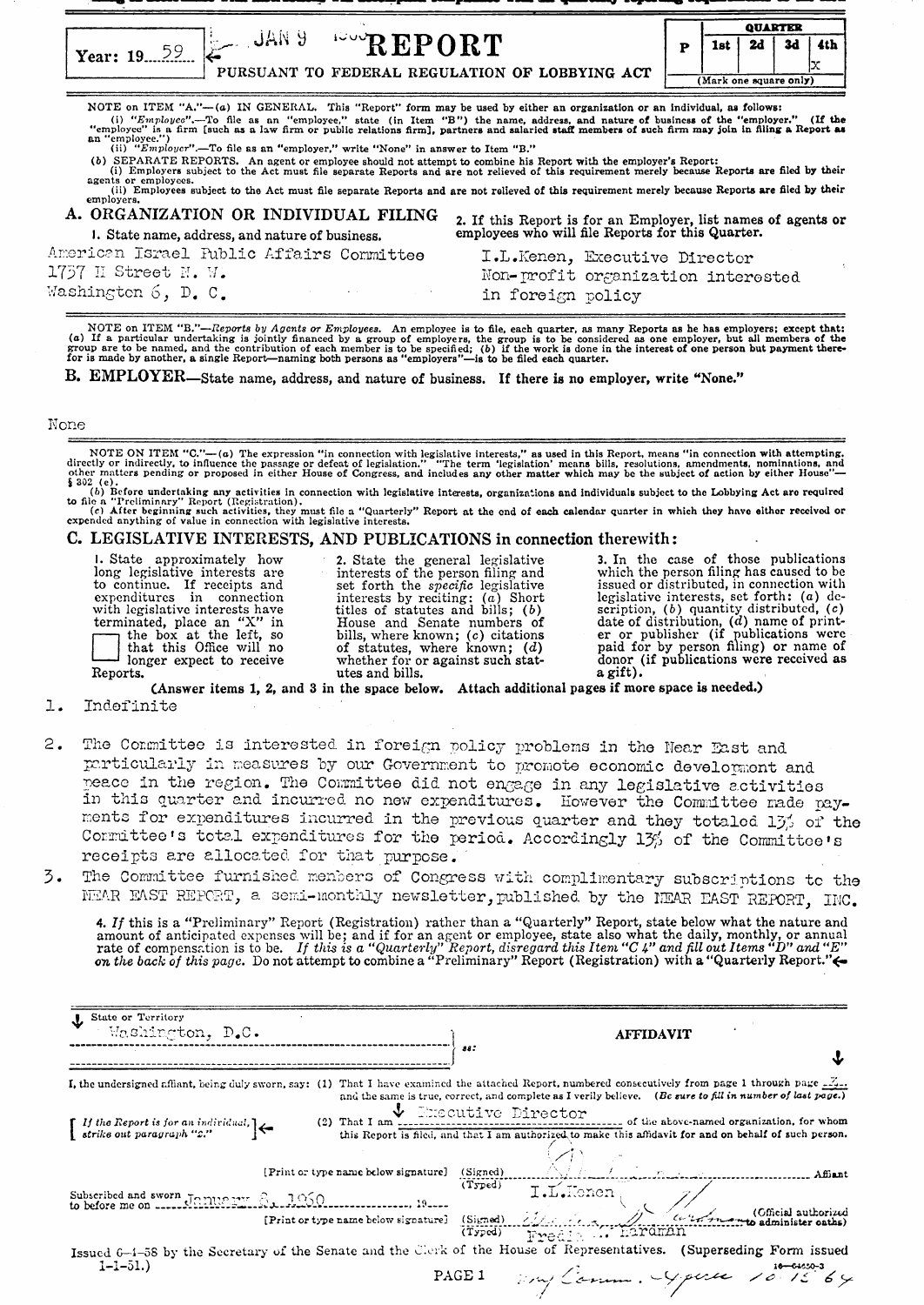e organizations do not receive any funds which are to be expended solely for the purthe percentage of the general fund which is used for such expenditures out of a general fund raised by dues, assessments, or Therefore, in reporting receipts, such organizations may بالمسر ther contributions which may be considered to have been paid for that purpose. Therefore, in reporting receipts, such organizations may<br>pecify what that percentage is, and report their dues, assessments, and other contribu  $\blacksquare$ or more is to be listed, regardless of whether the contribution was made solely for legislative purposes.

(c) IF THIS REPORT IS FOR AN AGENT OR EMPLOYEE.—(i) In General. In the case of many employees, all receipts will come under Items  $\text{``D 5''}$  (received for services) and "D 12" (expense money and reimbursements). In the a

(ii) *Employer* as Contributor of \$500 or More.—When your contribution from your employer (in the form of salary, fee, etc.) amounts to \$500 or more, it is not necessary to report such contributions under "D 18" and "D 14

## D. RECEIPTS (INCLUDING CONTRIBUTIONS AND LOANS)

Fill in every blank. If the answer to any numbered item is "None," write "NONE" in the space following the number.

| Receipts (other than loans)                                                     | <b>Loans Received</b> -"The term 'contribution' includes $a \dots \log a \dots$ "-<br>\$302(a).                                                                                                                                                                |  |  |
|---------------------------------------------------------------------------------|----------------------------------------------------------------------------------------------------------------------------------------------------------------------------------------------------------------------------------------------------------------|--|--|
| 1. \$ Nono Dues and assessments                                                 | TOTAL now owed to others on ac-<br>9. \$1,250.00<br>count of loans                                                                                                                                                                                             |  |  |
| 2. $2.2.114.05$ Gifts of money or anything of value                             | Borrowed from others during this<br>10. \$<br>Quarter                                                                                                                                                                                                          |  |  |
| Printed or duplicated matter re-                                                | $11.$ \$ $750.00$<br>Repaid to others during this Quar-<br>ter                                                                                                                                                                                                 |  |  |
| ceived as a gift<br>4. $\sum_{\text{non}}$<br>Receipts from sale of printed or  | "Expense Money" and Reimburse-<br>ments received this quarter.<br>12. \$                                                                                                                                                                                       |  |  |
| duplicated matter                                                               | Contributors of \$500 or More (from Jan. 1 through this Quarter)                                                                                                                                                                                               |  |  |
| $S_{\bullet}$ None<br>Received for services (e. g., salary,<br>fee, etc.)       | 14. In the case of each contributor whose contributions (including loans)<br>during the "period" from January 1 through the last day of this                                                                                                                   |  |  |
| $6.$ \$ $2,114.06$<br>TOTAL for this Quarter (Add<br>items "1" through " $5$ ") | Quarter, total \$500 or more:<br>Attach hereto plain sheets of paper, approximately the size of this page,<br>tabulate data under the headings "Amount" and "Name and Address of<br>Contributor"; and indicate whether the last day of the period is March 81, |  |  |
| $, s^{12}, 612, 50$<br>Received during previous Quarters<br>of calendar year    | June 30, September 30, or December 31. Prepare such tabulation in<br>accordance with the following example:<br>Amount<br>Name and Address of Contributor<br>$("Period" from Jan. 1 through _______1 19]$                                                       |  |  |
| 3.54.726.56<br>TOTAL from Jan. 1 through this<br>Quarter (Add "6" and "7")      | \$1,500.00 John Doe, 1621 Blank Bldg., New York, N.Y.<br>1,785.00 The Roe Corporation. 2511 Doe Bldg., Chicago, Ill.<br>\$3,285.00 TOTAL                                                                                                                       |  |  |

NOTE on ITEM "E."-(a) IN GENERAL. "The term 'expenditure' includes a payment, distribution, loan, advance, deposit, or gift of money or anything of value and includes a contract, promise, or agreement, whether or not legally enforceable, to make an expenditure"-§ 802 (b) of the Lobbying Act.

(b) IF THIS REPORT IS FOR AN AGENT OR EMPLOYEE. In the case of many employees, all expenditures will come under telephone and telegraph (Item "E 6") and travel, food, lodging, and entertainment (Item "E 7").

E. EXPENDITURES (INCLUDING LOANS) in connection with legislative interests:

Fill in every blank. If the answer to any numbered item is "None," write "NONE" in the space following the number.

Expenditures (other than loans)

- services 3. \$........ Mone......... Gifts or contributions made during Quarter cluding distribution cost None  $5.$   $S$ Office overhead (rent, supplies, utilities, etc.) 7. S......... Nono... .... Travel, food, lodging, and entertainment  $1,970.00$  All other expenditures
- $8S$

 $\sim 10^{-11}$ 

 $\alpha$  ,  $\alpha$  ,  $\alpha$ 

- 
- 12, 181.55 Expended during previous Quarters  $10.3$ of calendar year
- $\frac{14}{100}$ ,  $\frac{161}{100}$  TOTAL from January 1 through<br>this Quarter (add "9" and "10")  $11. S$

Loans Made to Others-"The term 'expenditure' includes<br> $...$  loan . . ."--\$ 302 (b).

- 
- 
- 14. \$............................ Repayments received during this Quarter

## 15. Recipients of Expenditures of \$10 or More

In the case of expenditures made during this Quarter by, or on behalf of, the person filing: Attach plain sheets of paper approximately the size of this page and tabulate data as to expenditures under the following headings: "Amount," "Date or Dates," "Name and Address of Recipient," "Purpose." Prepare such tabulation in accordance with the following example:

| Amount     | Date or Dates-Name and Address of Recipient-Purpose<br>Roe Printing Co., 3214 Blank Ave., St. Louis,<br>$7 - 11:$<br>Mo.---Printing and mailing circulars on the<br>"Marshbanks Bill." |  |  |
|------------|----------------------------------------------------------------------------------------------------------------------------------------------------------------------------------------|--|--|
| \$1,750.00 |                                                                                                                                                                                        |  |  |
| \$2,400.00 | Britten & Blatten, 3127 Gremlin Bldg.,<br>$7-15.8-15.9-15:$<br>Washington, D. C.-Public relations<br>service at \$800.00 per month.                                                    |  |  |
| \$4.150.00 | <b>TOTAL</b>                                                                                                                                                                           |  |  |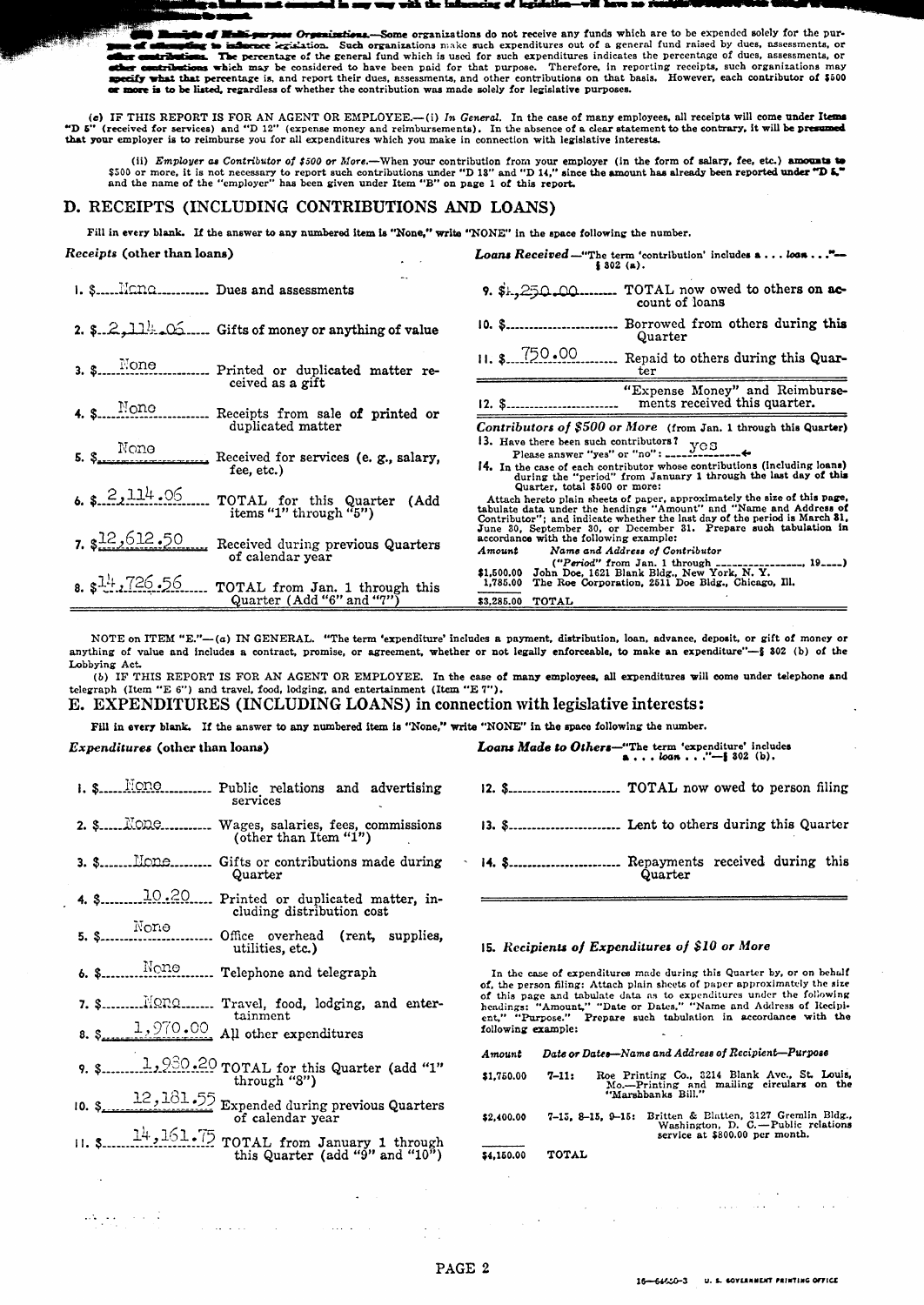$\mathcal{F}$  and  $\mathcal{F}$  and  $\mathcal{F}$ 

RECIPENTS OF EXPENDITURES OF \$10.00 OR MORE

 $\sim 10^{11}$ 

 $\sim 10^{11}$ 

 $\sim 10^{11}$  and  $\sim 10^{11}$ 

 $\ddot{\phantom{a}}$ 

| Amount     | Date                                  | Name and Address of Recipent                                         | Purposo       |
|------------|---------------------------------------|----------------------------------------------------------------------|---------------|
| \$1,970.00 | 0ct.31,59<br>Nov. 30,59<br>Dec. 31,59 | Near East Report, Inc.<br>1737 H Street N. W.<br>Washington 6, D. C. | Subscriptions |
| 10.20      | Nov. 30,59<br>÷                       | A.A.A. Printing Co.,<br>Victor Building<br>Washington 6, D. C.       | Duplicating   |

the control of the state of the con-

 $\mathbf{u}$